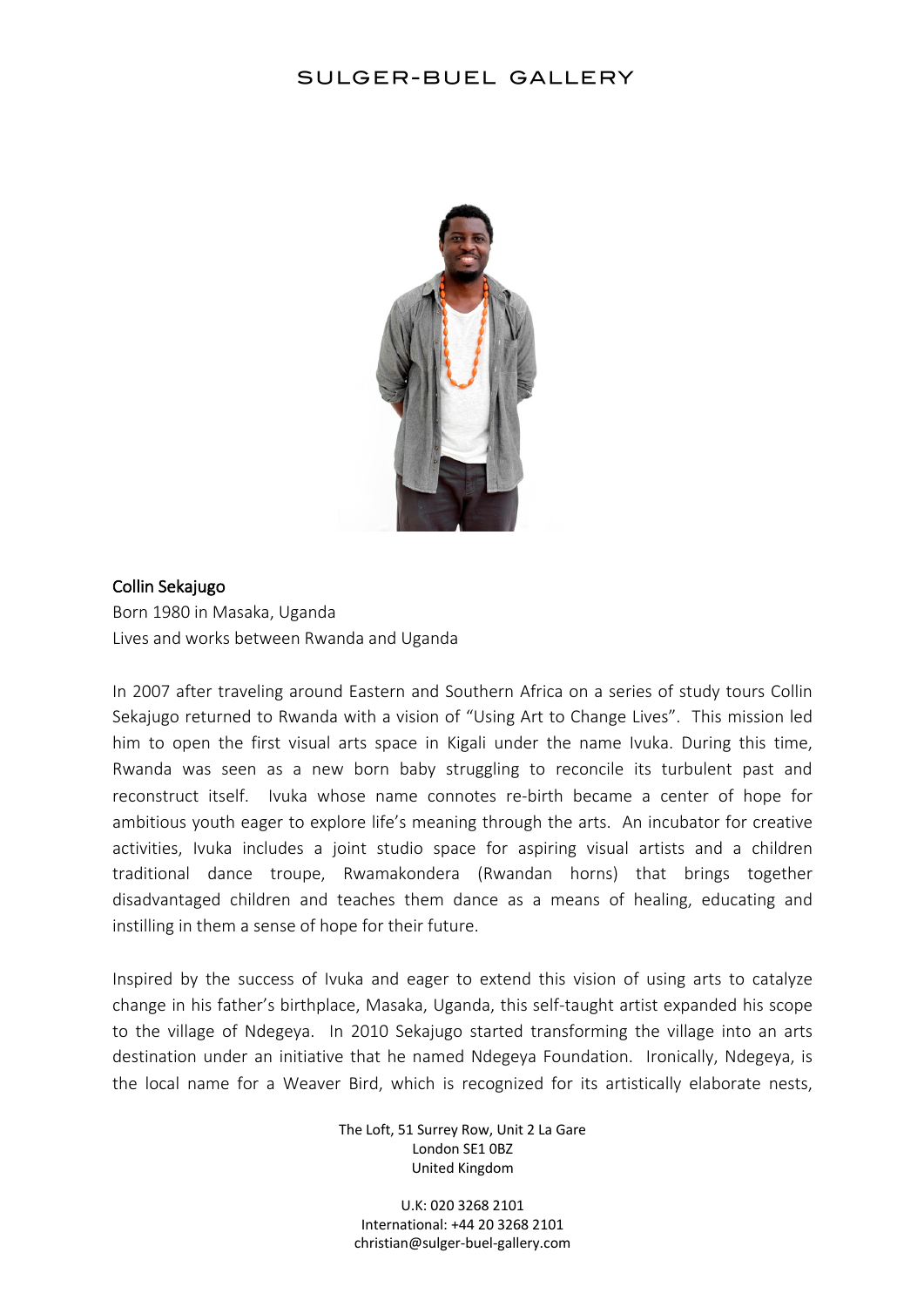# SULGER-BUEL GALLERY

reinforcing the image of this environ as a birthplace of creativity and innovation. Today Ndegeya village boasts a sculpture park with camping facilities; a village art gallery; children's library and a youth development center. Additionally, Sekajugo runs an artists-in-residency program called Weaver Bird Residency for creatives that are eager to enjoy and seek inspirations from this special village while developing their artistic practices.

In 2017, Ivuka Arts Kigali celebrated its 10th anniversary. This important milestone has given Collin Sekajugo pause to sit back and reflect on how his humble initiative has inspired its alumni to open similar spaces such as the Uburanga Arts Studio, Inema Art Centre, Yego Art Centre and Niyo Arts Gallery.

Sekajugo's own artwork reflects on his social conscience, highlighting the link between art and community in Africa. Sekajugo has travelled extensively in Africa, Europe and North America, participating in international artists' conferences, workshops and residencies through which he is quickly gaining international name recognition. His artwork holds the distinction of being a part of the permanent collection at the Smithsonian National Museum of African Art in Washington, DC, as well as other notable private and corporate collections in the US, Europe, Africa and Asia. Collin Sekajugo is winner of the 2019 Human Rights Award Uganda.

## **Achievements**

2010 Founder, RWAndA-n-Art Magazine,

2007 Founder, Ivuka Arts Center, Kigali, Rwanda Founder, Weaver Bird Arts Community in Masaka, Uganda

#### **Awards**

2019 Human Rights Award, Chapter Four, Uganda

- 2016 Unframed 2016, Oregon, United States of America
- 2015 Africa Centre AIR Laureate Cape Town, South Africa

#### **Permanent Collections**

Smithsonian National Museum of African Art, Washington D.C, United States of America

#### **Residencies**

- 2016 JWAR, Barcelona, Spain
- 2015 SpreadArt, Detroit, USA
- 2012 Kuona Trust Art Center, Nairobi, Kenya

The Loft, 51 Surrey Row, Unit 2 La Gare London SE1 0BZ United Kingdom

U.K: 020 3268 2101 International: +44 20 3268 2101 christian@sulger-buel-gallery.com